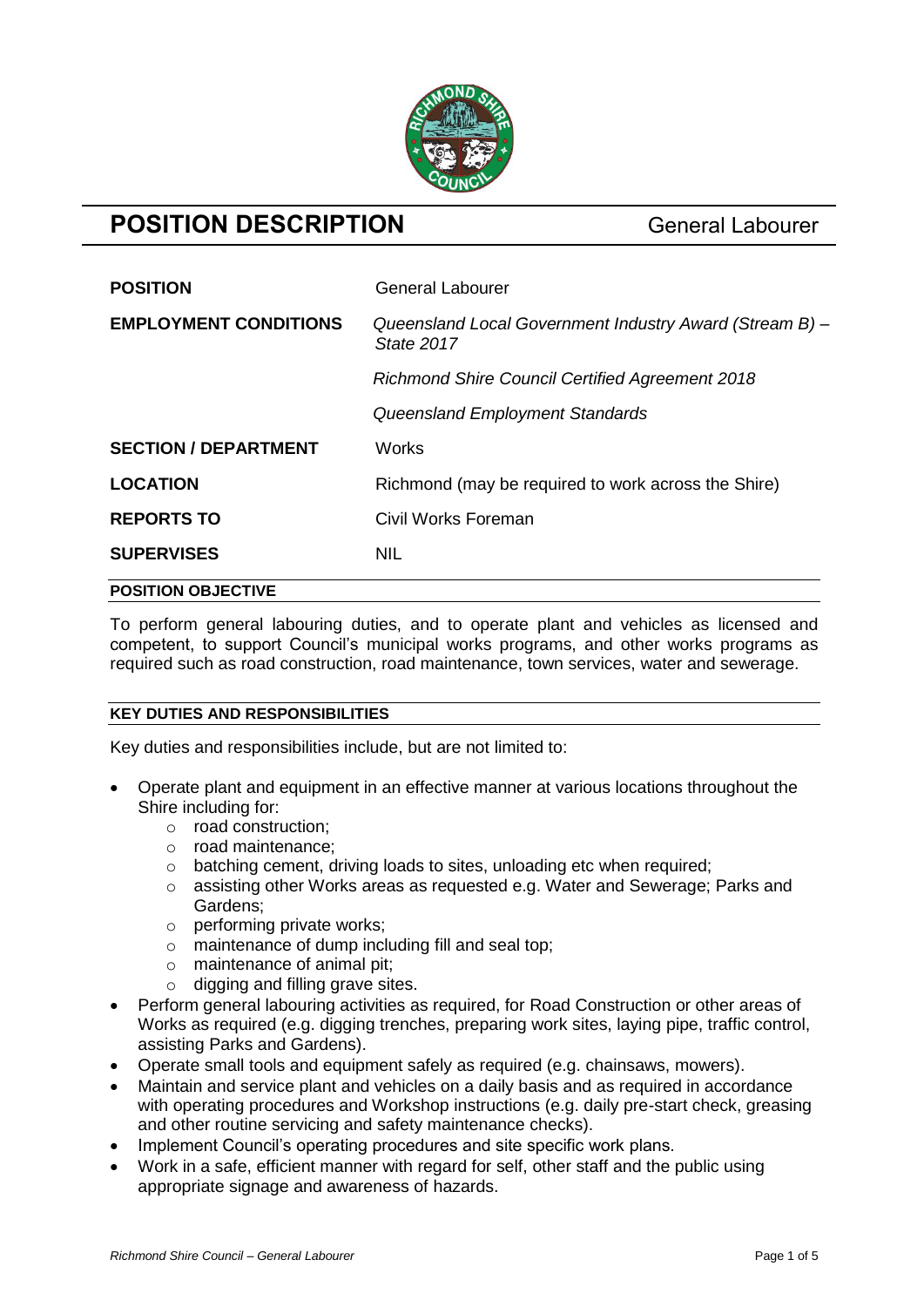- Undertake traffic control and implement traffic control plans as required.
- Liaise with workplace representatives and employees to continuously improve work practices and work effectively as a team.
- Assist with the coordination of Works crews out of town as required.
- Report to the Foreman on a regular basis regarding works progress and programming of works.
- Maintain accurate and complete records of plant and vehicle movement, repairs, maintenance, new works and component hours.
- Record daily work times and appropriate job numbers on a time sheet and other records as necessary for accounting and record purposes.

# **WORKPLACE HEALTH AND SAFETY RESPONSIBILITIES**

All workers have a duty to familiarise themselves with and comply with statutory and Richmond Shire Council Workplace Health and Safety (WHS) requirements, including the WHS Management System, and WHS policies, procedures and work instructions.

In fulfilling this duty, workers are to:

- Take reasonable care for their own health and safety
- Take reasonable care that their acts or omissions do not adversely affect the health and safety of other persons
- Cooperate with all reasonable instructions, policies and procedures of Council, and follow safe work practices
- Identify hazards, conduct risk assessments, and take corrective actions to eliminate hazards where possible in the workplace, and/or report hazards and risks promptly to their **Supervisor**
- Establish and maintain a high standard of housekeeping and cleanliness within individual work areas and on Council property generally
- Report promptly to their Supervisor and assist with the investigation of all incidents within the workplace, including minor injuries, near-miss incidents and property damage.
- Report any incidents of bullying and/or harassment in the workplace promptly to their Supervisor or higher management
- Attend Toolbox talks, daily pre-start meetings and workplace health and safety training as required
- Correctly use and maintain tools, equipment and vehicles/plant
- Report any worn out or defective tools or equipment or problems regarding tools and equipment promptly to their Supervisor
- Correctly use and maintain all personal protective clothing and equipment supplied by Council
- Report any worn out or defective equipment or problems regarding Personal Protective Equipment promptly to their Supervisor
- Operate equipment and machinery with guards and safety controls operating and in place at all times
- Report promptly to their Supervisor if the employee does not have appropriate ticketing, licensing or training to undertake any designated task
- Report all problems with plant and equipment promptly to their Supervisor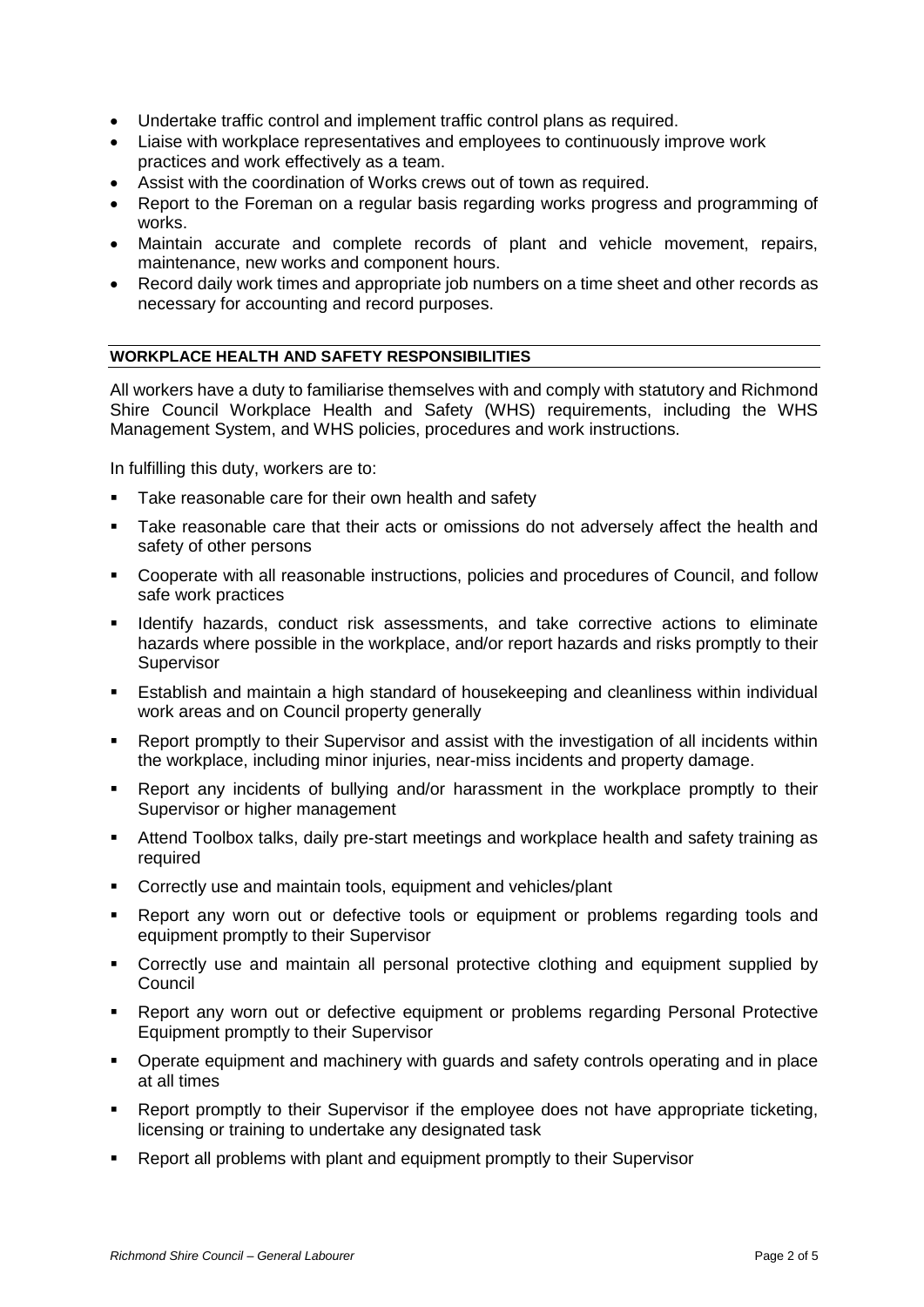- Report all problems with manual tasks, including signs of discomfort, promptly to their **Supervisor**
- Be familiar with the location of first aid kits, fire safety equipment, evacuation procedures, assembly points and key WHS personnel (e.g. Health and Safety Representatives, Fire Wardens, First Aid Officers)
- Participate in workplace health and safety activities such as inspections, investigations, evacuation drills, meetings and risk assessments as required from time to time
- Report promptly to their Supervisor any physical or psychological conditions that may affect their ability to safely perform their duties
- Assist in the return to work process for themselves or any work colleagues following injury
- Do not misuse or interfere with anything which is provided in the interests of workplace health and safety
- Participate in workplace health and safety consultation meetings to discuss workplace safety in the department, in accordance with the *Consultation, Cooperation and Coordination Code of Practice 2011*.

## **KEY SELECTION CRITERIA**

- Construction and maintenance works meet required standards at all times, and is completed in a timely manner.
- Demonstrated willingness to perform labouring duties as required.
- Plant and equipment is maintained to required standards, and plant issues are brought to the attention of the Foreman or Workshop promptly.
- Work is performed in a manner that ensures the safety and health of employees, contractors and the community.
- Council's instructions, Policies and Procedures are followed.
- Clear communication is achieved with work crews for safe and efficient completion of service requests and private works.

#### **QUALIFICATIONS**

#### *Essential:*

Current Drivers Licence Class C

#### *Desirable:*

- Demonstrated experience in performing general labouring duties.
- Demonstrated ability to conduct safety and routine plant mechanical checks in accordance with regular service and the Workshop's guidelines.
- Demonstrated knowledge of safe plant operation techniques.
- Sound literacy, numeracy and oral communication skills.
- Ability to work in a co-operative manner with others in a team environment and be part of that team to resolve problems.
- Sound level of time management and organisational skills.
- Demonstrated ability to deal with the public courteously and efficiently.
- National White Card or Queensland Blue Card (Construction Induction Certification).
- Traffic control tickets.
- HR Truck Licence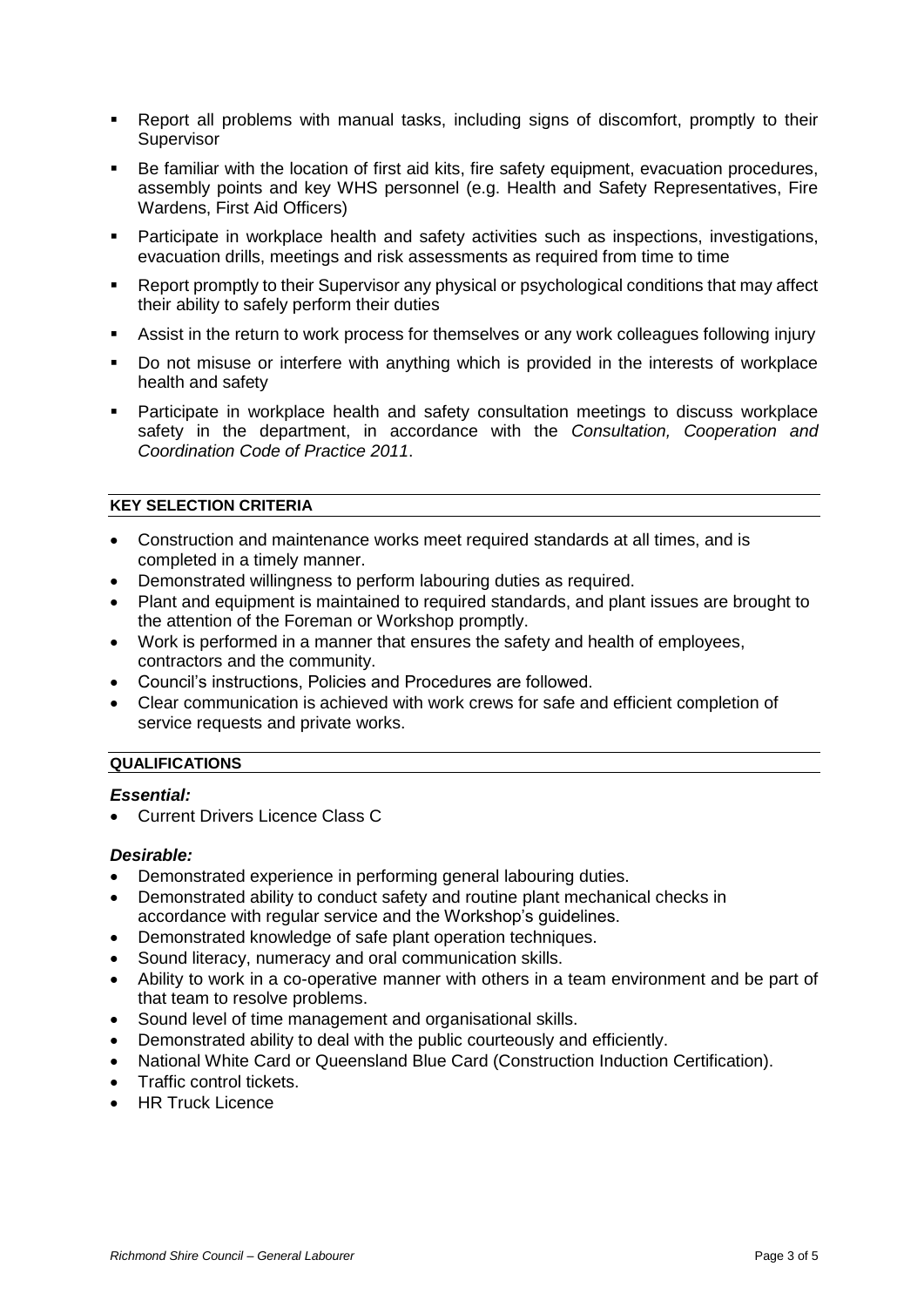### **OTHER REQUIREMENTS AND CONDITIONS**

 Working in the heat, standing for extended periods and performing repetitive manual handling, twisting, turning and bending are requirements of this position.

### **PERFORMANCE STANDARDS**

- Appropriate and consistent application of local laws and legislation
- Effective liaison with customers, colleagues and stakeholders
- All assigned tasks are completed professionally and within specified timeframes, and to required standards
- High level of participation, commitment to and concern for both the immediate team and corporate team, including willingness to follow directions, assist others, and be punctual and reliable in attendance
- High level of commitment to continual improvement of Council's policies and processes
- High level of commitment to continual improvement of personal work performance
- Effective, efficient and economical management of public resources
- **Effective record-keeping, including for invoicing**
- **Effective use of judgement and initiative**
- Council's Policies and Procedures and relevant legislation are adhered to
- Other targets as outlined in the Performance Review are achieved

### **DELEGATED AUTHORITY**

- Authority in accordance with Council's corporate structure, delegations and statutory powers.
- Authorise expenditure in accordance with financial delegations and Council's Procurement Manual

# **INTELLECTUAL PROPERTY**

Any literary work, computer program, invention, design, patent, copyright, trademark, photograph, diagrams, image, improvement or idea discovered, developed or produced by the employee in the course of employment is the sole property of Council and Council shall unless otherwise agreed have the exclusive right to use, adapt, patent and otherwise register it.

The employee following discovery, development or production of any literary work, computer program, invention, design, patent, copyright, trademark, photography, diagram, image, improvement or idea, shall immediately report it to Council to enable Council to ascertain whether it was discovered, developed or produced wholly outside and wholly unconnected with the course of employment.

The employee hereby assigns to Council by way of future assignment all copyright, design, design right and other property rights (if any) in respect to any literary work, computer program, invention, design, patent, copyright, trademark, photograph, diagram, image, improvement or idea developed by the employee in the course of employment.